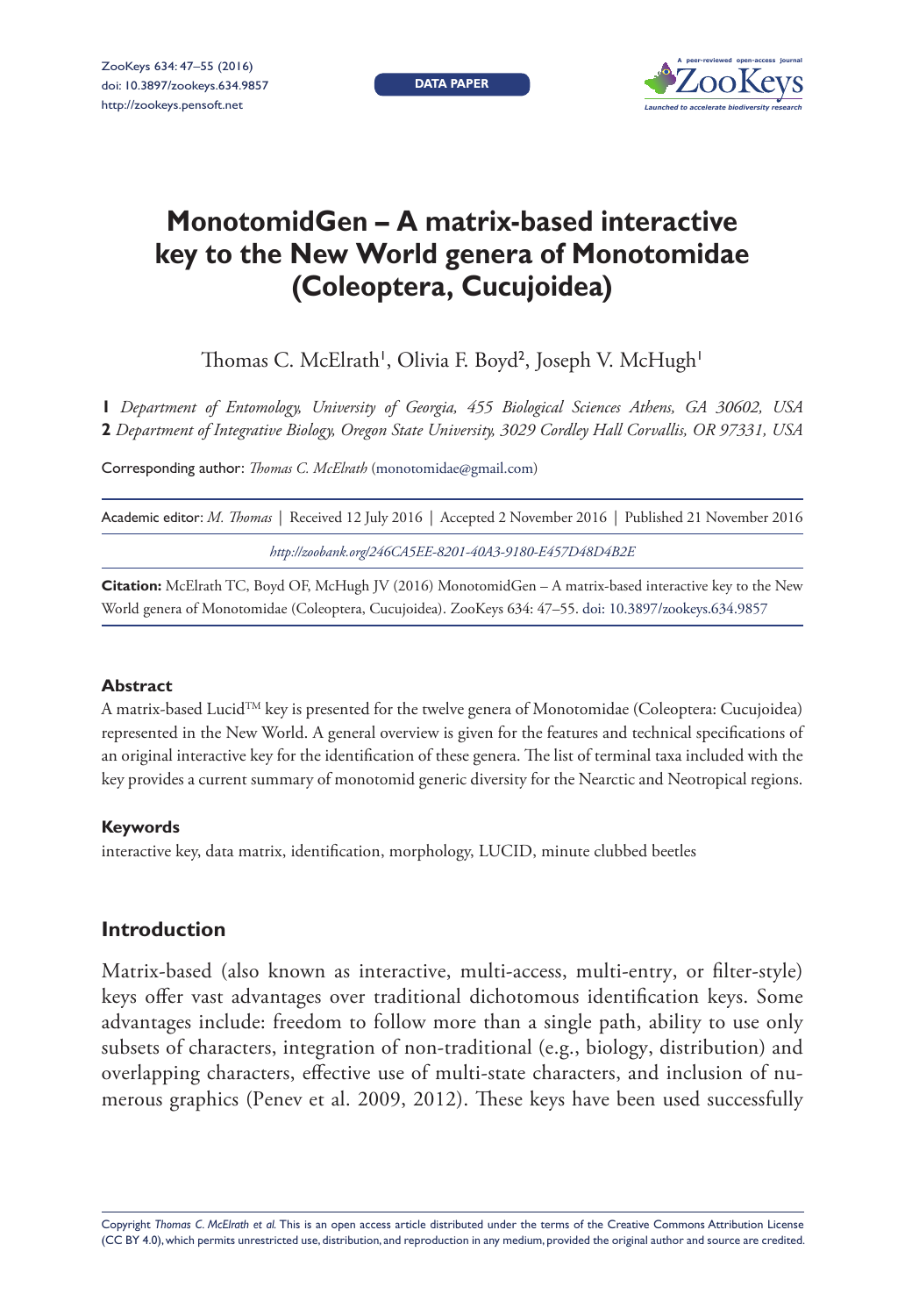to overcome the challenges of identification of many groups of organisms, including various flies (Lyons and Dikow 2010; Ceretti et al. 2012), thrips (Mound et al. 2012), aphids (Favret and Miller 2012), and beetles (Lawrence et al. 2010; Lord et al. 2011; Nearns et al. 2016). However, many other challenging groups could use such powerful identification tools.

With 117 described species in twelve genera, the New World Monotomidae (also known as the "minute clubbed beetles") are a small group of mostly mycophagous and predaceous beetles within the superfamily Cucujoidea. The worldwide generic diversity was last reviewed by Sen Gupta (1988). Since that review, nine new genera have been described, including one from the New World (Pakaluk and Ślipiński 1993; Pal 1996; Sen Gupta and Pal 1995). The North American genera were briefly reviewed and an identification key was provided by Bousquet (2002a). Many Nearctic genera have been reviewed relatively recently (Bousquet 1990, 2002b, 2003a, b, c; Bousquet and Laplante 1999). Despite these reviews, identification remains difficult, especially to non-specialists who are unfamiliar with the diagnostic characters. Since Monotomidae are important components of forest ecosystems as predators of scolytine bark beetles (Gregoire et al. 1985), vectors of fungal pathogens in trees (Hinds 1972), and pollinators (Jenkins et al. 2015), non-specialists frequently encounter them and need to make confident determinations. In addition, some monotomids, such as *Rhizophagus parallelocollis*, *Monotoma longicollis*, *M. spinicollis*, *M. johnsoni*, *M. picipes*, and others (Kuschel 1979; Bousquet 1990; Bousquet and Laplante 1999; Jelinek 2007), are being spread worldwide through human commerce or expanding their native range (Peck and Thomas 1998), and their effects on ecosystems will remain undocumented until they are identified. However, monotomid identifications have been complicated by the inaccessibility of taxonomic literature, lack of a recent, synthetic, genus-level treatment, and inadequacy of available graphics (habitus photographs, electron micrographs, and illustrations) to interpret many diagnostic features.

To address these issues, an interactive matrix-based identification key was developed for the twelve described genera of New World Monotomidae. This key is based on a matrix of 46 characters derived from morphometrics, discrete anatomical features, distributional data, and ecology. Included are illustrations of diagnostic features and dorsal and ventral photomicrographs of reliably determined representatives of each genus. Complete taxonomic coverage was possible for some genera, allowing inclusion of photomicrographs and morphometric data for all known species.

## **Project description**

#### **Taxonomic coverage**

This key covers 12 of the 12 genera belonging to the family Monotomidae that are currently known to occur in the New World (Bousquet 2009).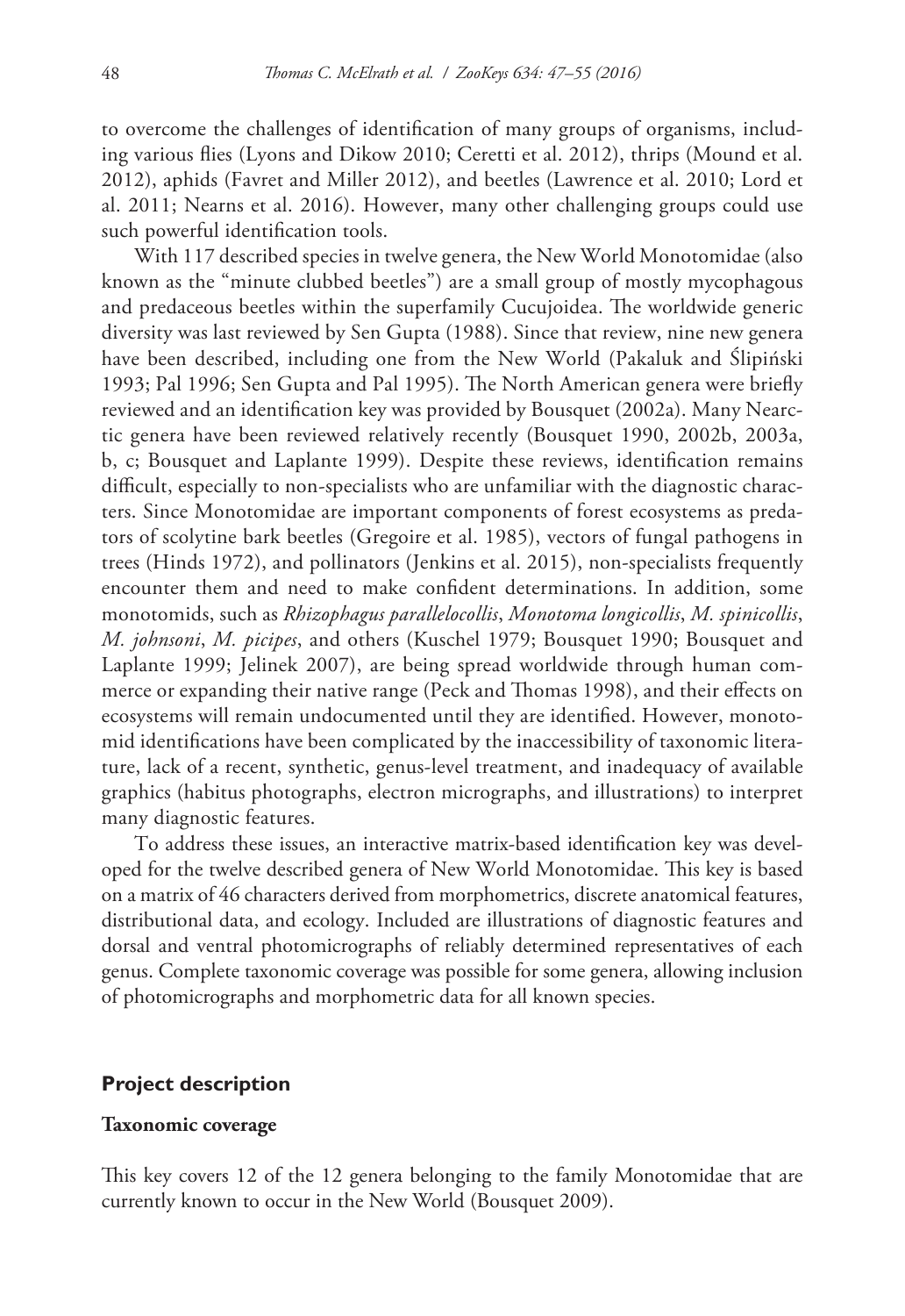**List of the terminal taxa included in the current version of the identification key**  (last update November 2016)

*Aneurops* Sharp, 1900; *Bactridium* LeConte, 1861; *Crowsonius* Pakaluk & Ślipiński, 1993; *Europs* Wollaston, 1854; *Hesperobaenus* LeConte, 1861; *Leptipsius* Casey, 1916; *Macreurops* Casey, 1916; *Monotoma* Herbst, 1793; *Phyconomus* LeConte, 1861; *Pycnotomina* Casey, 1916; *Rhizophagus* Herbst, 1793; *Thione* Sharp, 1899.

# **Photomicrographs of terminal taxa**

Each genus included in the key has at least one associated dorsal and ventral photomicrograph. For most genera, multiple photomicrographs were provided in order to illustrate the range of intrageneric diversity. All photomicrographs represent either type specimens, authoritatively identified museum material, or material determined by the first author (TCM). Illustrative shots of important characters are provided within the key, and larger dorsal and ventral habitus photographs are included within the Fact Sheets section of the website.

### **Characters used in the key**

# **General features**

Characters used for identification were derived from existing literature (Sen Gupta 1988; Bousquet 2009) but then confirmed and scored from specimens in the University of Georgia Collection of Arthropods (UGCA) and the Smithsonian Institution National Museum of Natural History (NMNH). Anatomical terminology follows that of Bousquet (2009) and Sen Gupta (1988), the most comprehensive morphological treatments of Monotomidae to date.

The data matrix forming the foundation for this key is based on 46 anatomical, distributional, and ecological characters. These features are encoded into characters with a range of two to eight possible states. Most characters refer to external anatomical features of the adult form that are easily visible without preparation or dissection. Because multi-access keys provide users with greater flexibility than dichotomous keys, hard-to-view and rarely available features also are included. For example, ecological characters are provided for unusual cases when such information is available. The key includes several hind wing characters, usually visible only after dissection and preparation, because they are very valuable for separating genera. In addition, five morphometric characters are included. The diagnostic range values for these characters were based on measurements of multiple species within each genus, including measurements from as many reliably identified specimens as was reasonable. By measuring many diverse individuals representing each genus, more accurate estimates of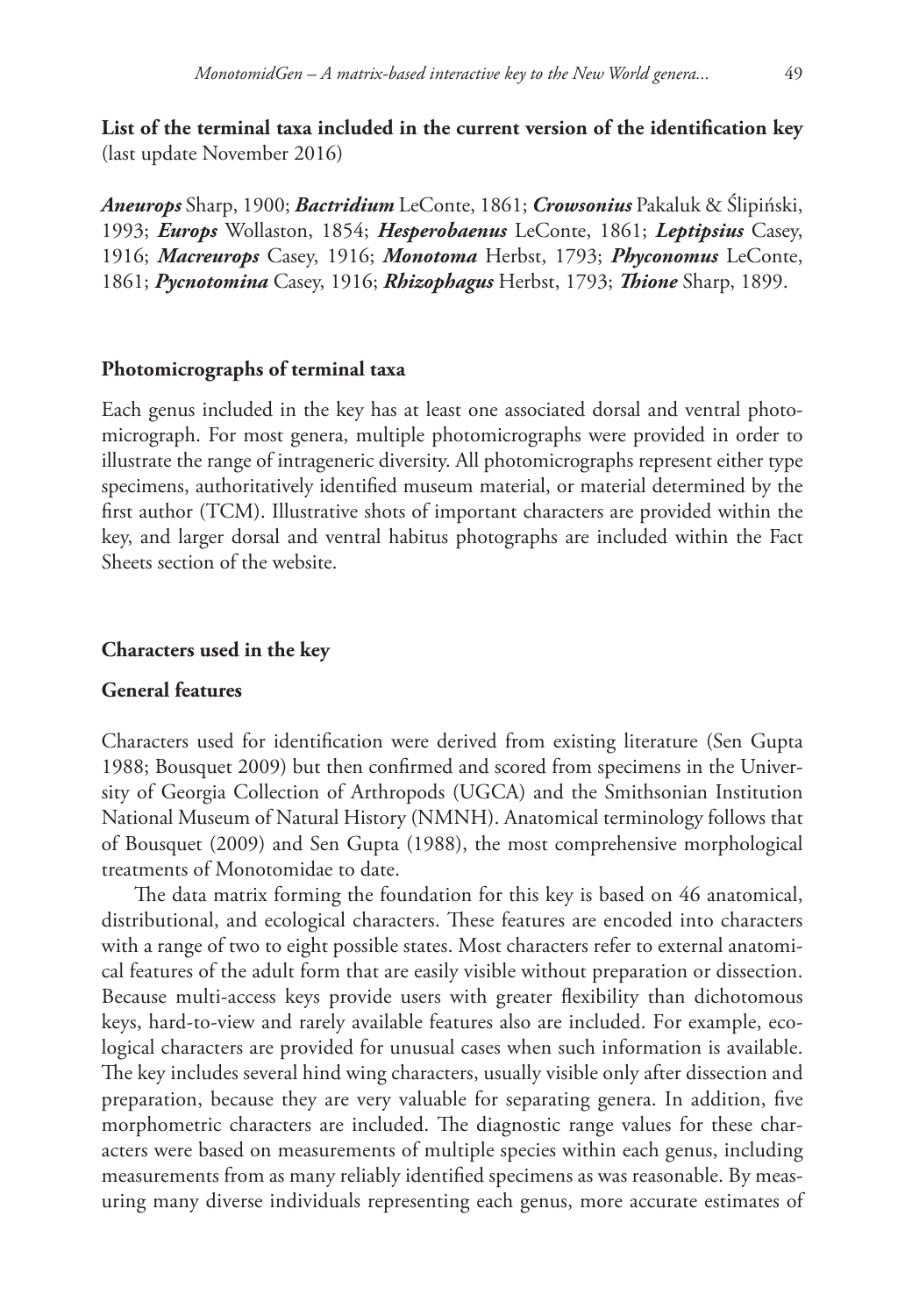the range in sizes was possible for these morphometric characters. The morphological characters are sorted by body part (head, mouthparts, thorax, scutellum, legs, hind wing, and abdomen; available via the "Subsets" button on the Lucid Player control bar, and sorted by default) allowing the user to easily focus on particular regions or preparations of a specimen. To quickly narrow some identifications, distributional characters are included.

Most characters are accompanied by supporting images and clarifying explanations within the key, as well as in the "Glossary of Terms" section (see below) of the website.

#### **List of the characters used in the key**

GENERAL: length (mm); ratio of body length: greatest body width; body shape (lateral view); dorsal surface of the body (setation); elytral color; biology (habitat, known host associations, etc.); geographic distribution

HEAD: ratio of head length: greatest head width (including eyes); head constriction (presence/absence); ratio of temple length: longitudinal length of eye; antennal cavity on ventral side of head (presence/absence); eyes (number of facets); antennal club (number of apparent segments); antennal club (whether distinct)

MOUTHPARTS: maxillary palps (size of second segment); labial palps (size of second segment); mandibular dentation (number of teeth); mandibular cavity (presence/absence)

THORAX: ratio of pronotal length along midline: greatest pronotal width; pronotal disc (vestiture); pronotal disc (shape); lateral margin of pronotum (smooth/ crenulate); pronotal disc (impressions); pronotal microsculpture (presence/absence); pronotal puncture density (center of disc only); anterior angles of pronotum (whether projecting); procoxal cavities externally (shape); procoxal cavities (degree of separation); procoxal trochantins (exposure); scutellar microsculpture (presence/absence); scutellar setation (presence/absence); mesocoxal cavities (degree of separation)

LEGS: number of metatarsomeres of male

WINGS: elytral setigerous punctures (arrangement); setigerous punctures on epipleural fold (number of rows); hind wing (presence/absence); number of anal veins; r-m cross (degree of development); subcubital fleck (presence/absence)

ABDOMEN: intercoxal process of abdominal ventrite (shape); metacoxal bead or femoral line (presence/absence); metacoxal bead or femoral line (length of production); first abdominal ventrite of male (special modifications); puncture rows on abdominal ventrites two-four (presence/absence); number of rows of punctures on abdominal ventrites two-four; punctures on abdominal ventrites two-four (size/shape)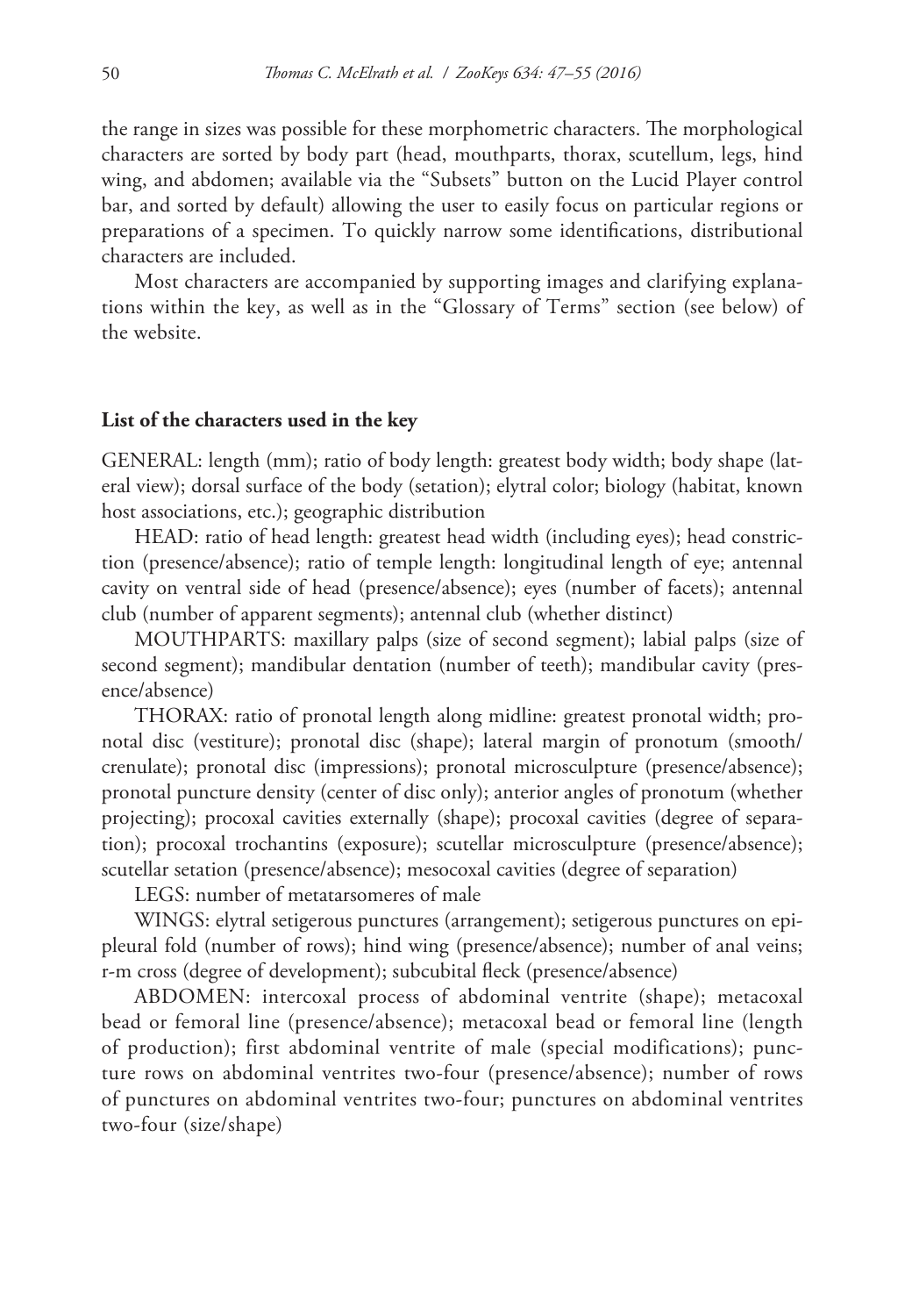# **Software technical specifications**

*Application*: Lucid Builder 3.5 (available at [www.lucidcentral.org](http://www.lucidcentral.org), see website for exact technical specifications and features list) *Key version*: 1.0 *Requirements for use*: Java-enabled browser and internet connectivity *License for use of the key*: Creative Commons Attribution License (CC-BY 4.0), which permits unrestricted use, distribution, and reproduction in any medium, provided the original author and source are credited *Web location*:<http://www.monotomidae.com/MonotomidGen.html>

# **Data resources**

The data underpinning the Lucid Key (Lucid Key files) reported in this paper are deposited in the Dryad Data Repository at<http://dx.doi.org/10.5061/dryad.q9p4j>.

# **Website features**

# **Genus fact sheets**

<http://monotomidae.com/facts.html>

Each of the twelve genera represented in the key are treated and figured with dorsal and ventral habitus images. For each genus, informational sections about the following subjects are provided to assist identifications: Taxonomy, Diagnosis, Biology, Distribution, List of Species (photographed and not-photographed), and Suggested References.

#### **Resources**

<http://monotomidae.com/resources.html>

An anatomical atlas, glossary of terms, and guide to diagnosing the beetle family Monotomidae are included here. The anatomical atlas illustrates many of the characters used in the identification key and includes an illustration of the dorsal and ventral habitus of *Monotoma producta*, as well as a wing illustration of *Rhizophagus sayi*. The glossary of terms ([http://monotomidae.com/glossary.html\)](http://monotomidae.com/glossary.html) provides clarifiying definitions and explanations of all terms included in the interactive key, listed alphabetically, drawn from Nichols (1989), Lawrence et al. (2011), and Nearns et al. (2016). The diagnosis page [\(http://monotomidae.com/whatis.html\)](http://monotomidae.com/whatis.html) discusses characters that could diagnose a beetle as belonging to Monotomidae. It also provides photographs of taxa that are commonly misidentified as Monotomidae.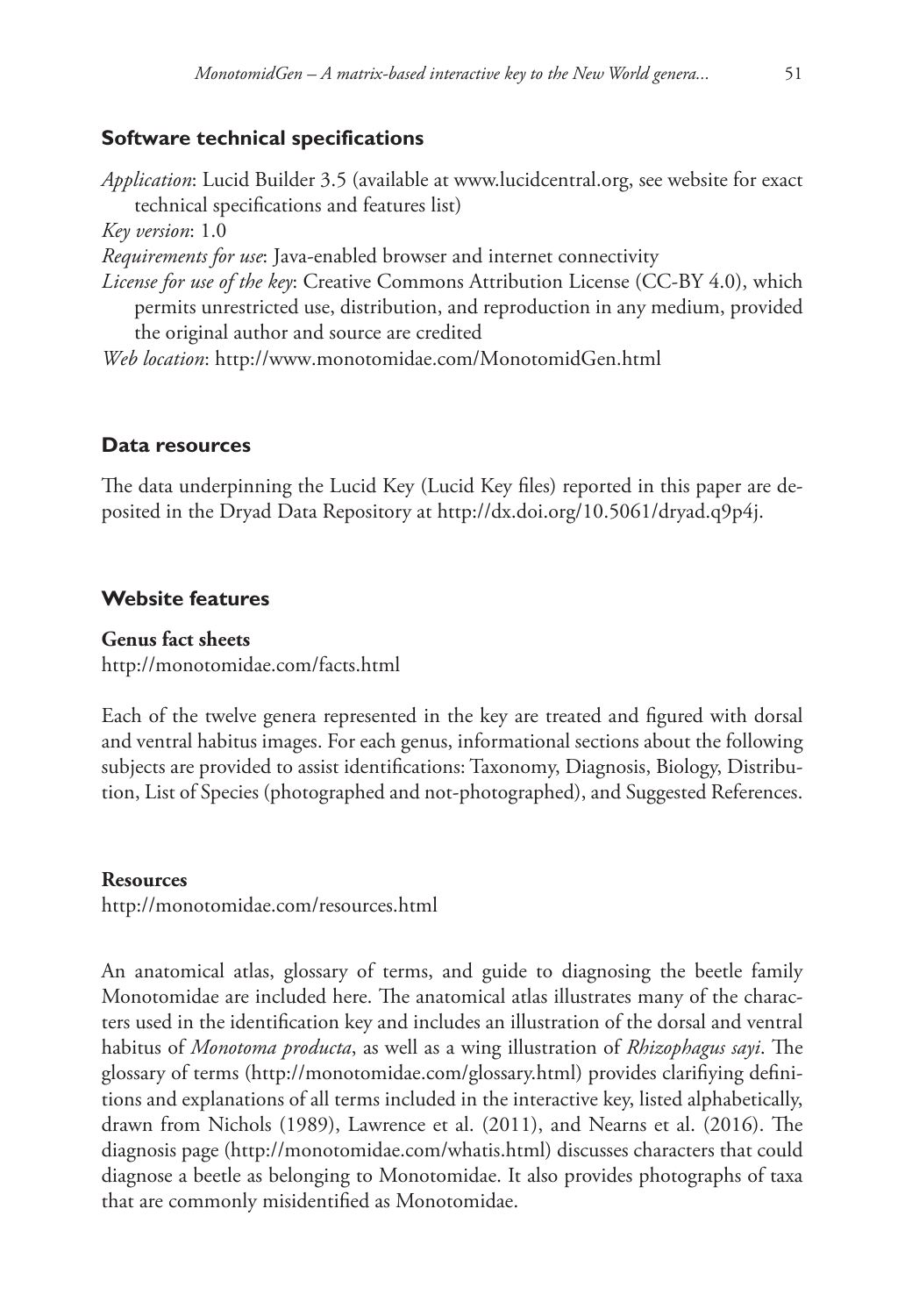#### **References**

<http://monotomidae.com/references.html>

A list of useful monotomid references is given. Links are provided to available PDFs or websites of these references when not in violation of copyright restrictions.

#### **Conclusions and future work**

During development of this identification resource, several problems became apparent. First and foremost, nearly all monotomid genera included herein require modest or extensive taxonomic work. For the Nearctic region, the problem is not as serious because most genera, with the exception of *Bactridium*, have been at least partially treated within the last 25 years (e.g., Bousquet 1990, 2002a, 2002b, 2003a, 2003b, 2003c; Bousquet and Laplante 1999). *Bactridium* requires extensive work and is currently undergoing revision by TCM. In addition, most other genera represented in the Nearctic harbor some undescribed species (e.g., *Monotoma*, *Aneurops*, and *Rhizophagus*). As new types of data are examined, some currently recognized polymorphic species may be recognized as species complexes. The Neotropical fauna has been far less studied; numerous undescribed species and potentially even genera exist. Species identification in this region almost always requires comparison with type material. Even genus-level identifications of Neotropical specimens should be confirmed by a specialist, though this key will narrow down options for tentative determinations considerably.

Second, the relationships between monotomid genera are poorly understood. No phylogenetic analyses of any kind have been performed for this family. Thus, some morphological characters currently used to delimit genera require investigation to test their success in characterizing monophyletic groups. Some monotypic North America genera (e.g., *Pycnotomina*, *Macreurops*, and *Phyconomus*) should especially be targeted, as they may represent highly autapomorphic lineages nested within other genus-level clades.

Pending completion of a number of alpha taxonomic studies and phylogenetic analyses of the family, it will be possible to update this key to include species as the terminal units, and to more rigorously define the genera, as supported by additional characters. In the meantime, the numerous habitus images and illustrations should provide enough resources for confident genus-group determinations, and the other resources provided within MonotomidGen should facilitate approximate species identification.

This key provides a flexible, powerful, and media-rich information resource for any scientist or non-professional who needs to identify monotomid beetles. In addition, it provides a framework upon which to build future identification resources for this family. Eventually, a worldwide resource for identification of monotomid beetles should be completed to identify the species being transported around the world through human activities. This will allow for quicker identifications and therefore, quicker documentation of the spread of newly adventive species. Taxonomic resources of broader scope such as MonotomidGen can assist those tasked with discovering and identifying these anthropogenic species introductions.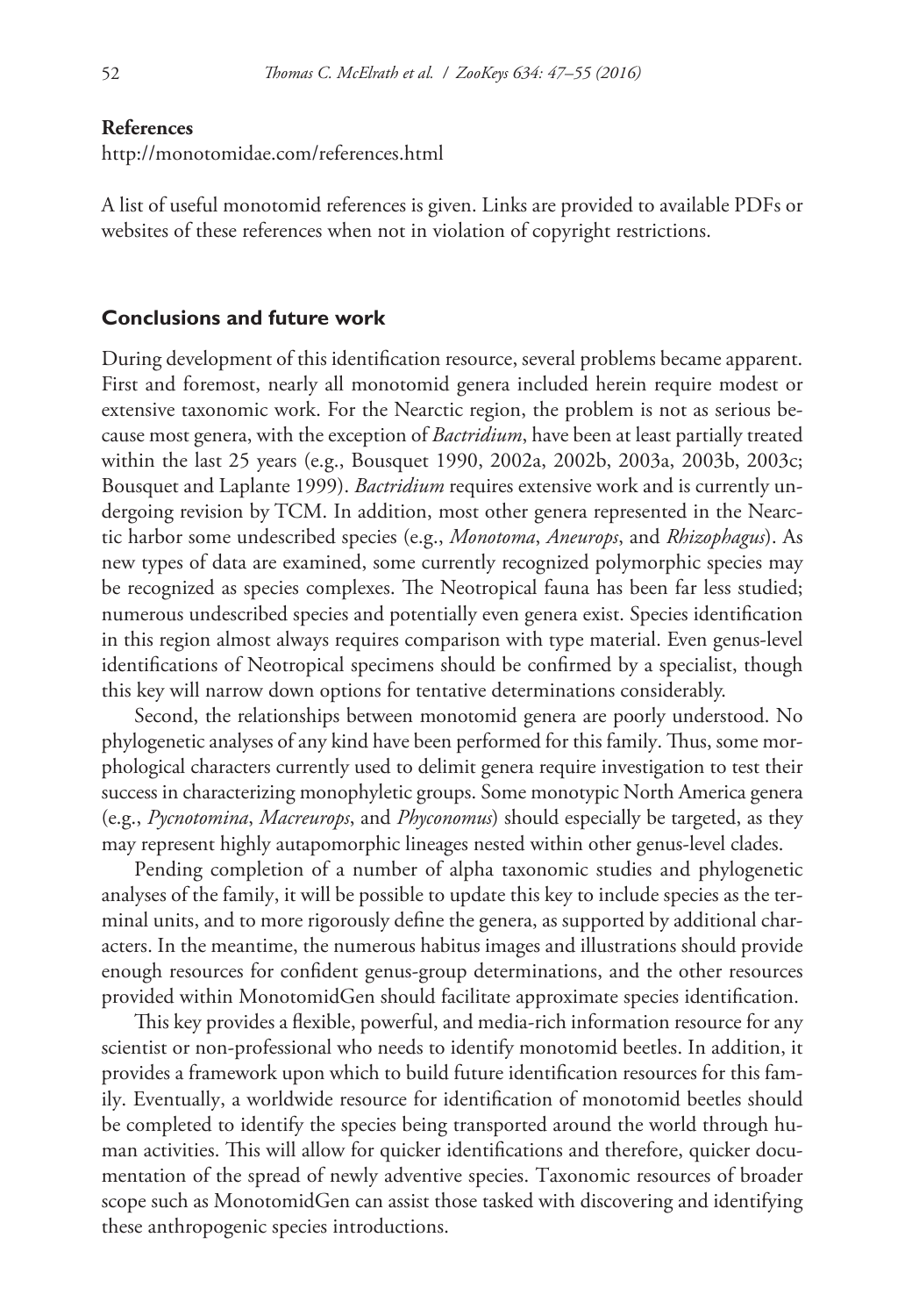# **Acknowledgments**

This study was supported by a UGA CURO Research Grant (OFB & JVM), H.H. Ross Memorial Fund Grant (TCM), Ernst Mayr Travel Grant from Museum of Comparative Zoology at Harvard University (TCM), and CanaColl Foundation Endowment Fund Collections Grant (Y Bousquet & TCM).

We thank Darren Pollock (Eastern N.M. Univ.), Zach Falin (Univ. Kansas), Bob Turnbow (Enterprise, AL), the late Chuck Bellamy (CDFA), and Andy Cline (CDFA) for providing critical specimens for this study. Yves Bousquet, Nathan Lord, and Michael Thomas reviewed this manuscript and provided valuable comments and revisions. In addition, Lynette Elliott, Insect Images (Bugwood.org), Nathan Lord, Chris Mallory, the Pest and Disease Images library (PaDIL), Udo Schmidt, and Michael C. Thomas generously allowed their photos to be used for the Monotomidae diagnosis page. We would like to thank Floyd Shockley and David Furth (NMNH) for their assistance and hospitality, Gene Wright (UGA Lamar Dodd School of Art) for technical assistance, Zach McElrath for extensive coding and CSS support, and the UGA Department of Entomology for supporting this project.

# **References**

- Bousquet Y (1990) A review of the North American species of *Rhizophagus* Herbst and a revision of the Nearctic members of the subgenus *Anomophagus* Reitter (Coleoptera: Rhizophagidae). Canadian Entomologist 122: 131–171. [doi: 10.4039/Ent122131-1](https://doi.org/10.4039/Ent122131-1)
- Bousquet Y (2002a) Family 79 Monotomidae Laporte, 1840. In: Arnett RHJ, Thomas MC, Skelley PE, Frank JH (Eds) American Beetles (Volume 2) – Polyphaga: Scarabaeoidea through Curculionoidea. CRC Press, Boca Raton, Florida, 319–321.
- Bousquet Y (2002b) Review of the genus *Hesperobaenus* LeConte (Coleoptera: Monotomidae) of America, north of Mexico. Pan-Pacific Entomologist 78: 197–214.
- Bousquet Y (2003a) Redescription of *Aneurops convergens* (Sharp), new combination (Coleoptera: Monotomidae). Coleopterists Bulletin 57: 141–145. [doi: 10.1649/0010-065X\(2003\)](https://doi.org/10.1649/0010-065X(2003)057%5B0141:ROACSN%5D2.0.CO;2) [057\[0141:ROACSN\]2.0.CO;2](https://doi.org/10.1649/0010-065X(2003)057%5B0141:ROACSN%5D2.0.CO;2)
- Bousquet Y (2003b) Redescription of *Leptipsius striatus* (LeConte) and description of a new species of *Leptipsius* from United States (Coleoptera: Monotomidae). Coleopterists Bulletin 57: 133–140. [doi: 10.1649/0010-065X\(2003\)057\[0133:ROLSLC\]2.0.CO;2](https://doi.org/10.1649/0010-065X(2003)057%5B0133:ROLSLC%5D2.0.CO;2)
- Bousquet Y (2003c) Review of the genus *Europs* Wollaston (Coleoptera: Monotomidae) of America, north of Mexico. Pan-Pacific Entomologist 79: 11–22.
- Bousquet Y (2009) Monotomidae Laporte, 1840. In: Beutel RG, Lawrence JF, Leschen RAB (Eds) Handbook of Zoology – Coleoptera, Beetles (Volume 2). De Gruyter, New York, 319–324.
- Bousquet Y, Laplante S (1999) Taxonomic review of the Canadian species of the genus *Monotoma* Herbst (Coleoptera: Monotomidae). Proceedings of the Entomological Society of Ontario 130: 67–96. [http://www.entsocont.ca/uploads/3/0/2/6/30266933/130\\_67\\_96.pdf](http://www.entsocont.ca/uploads/3/0/2/6/30266933/130_67_96.pdf)
- Casey TL (1916) Memoirs on the Coleoptera (Volume 7). In: Lancaster PA (Ed.) The New Era Printing Company, 300 pp. [doi: 10.5962/bhl.title.1159](https://doi.org/10.5962/bhl.title.1159)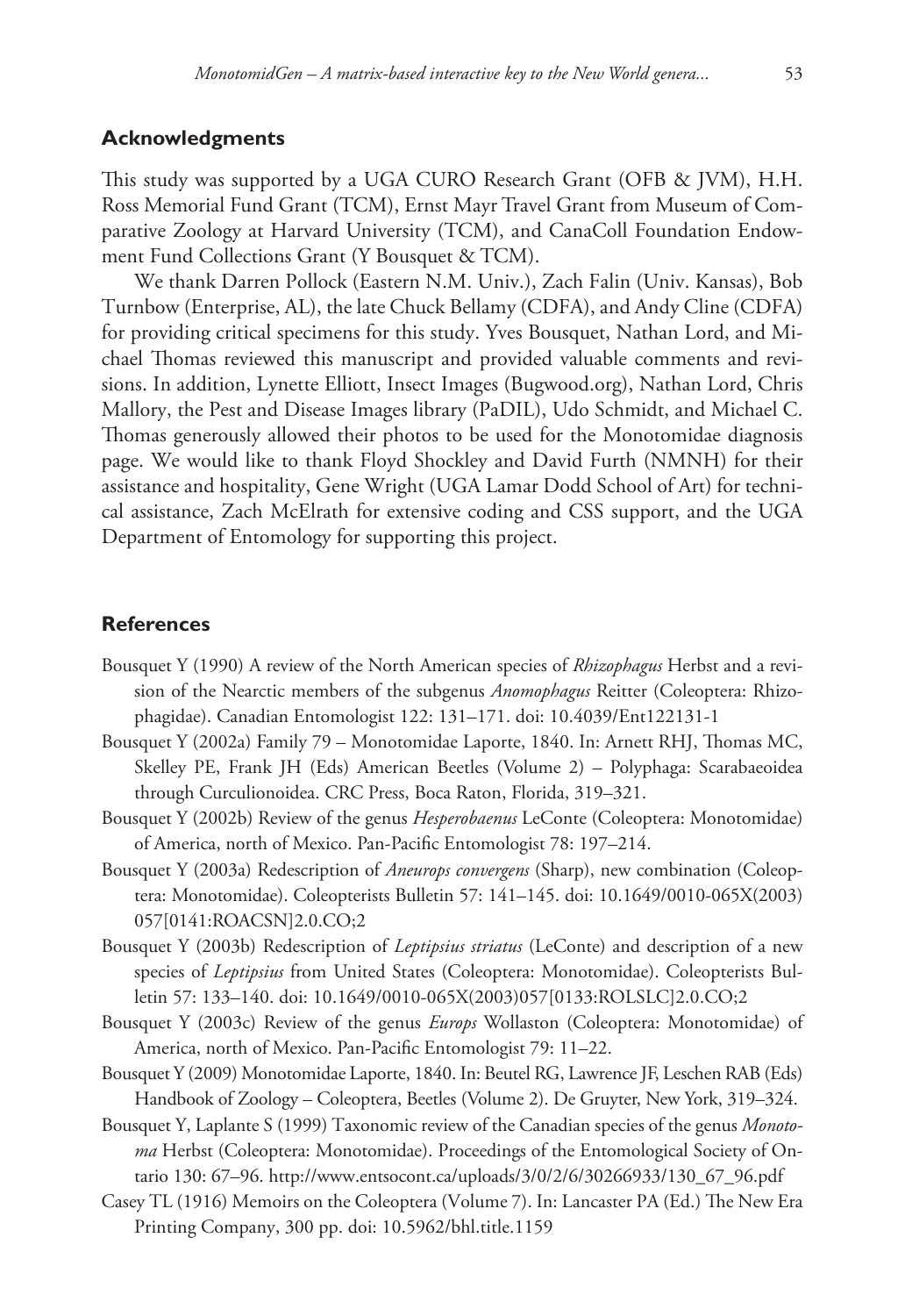- Cerretti P, Tschorsnig HP, Lopresti M, Giovanni FD (2012) MOSCHweb a matrix-based interactive key to the genera of the Palaearctic Tachinidae (Insecta, Diptera). ZooKeys 205: 5–18. [doi: 10.3897/zookeys.205.3409](https://doi.org/10.3897/zookeys.205.3409)
- Favret C, Miller GL (2012) AphID Identification Technology Program, CPHST, PPQ, APHIS, USDA, Fort Collins, CO.<http://AphID.AphidNet.org/> [26 April 2016]
- Gregoire JC, Merlin J, Pasteels JM, Jaffuel R, Vouland G, Schvester D (1985) Biocontrol of *Dendroctonus micans* by *Rhizophagus grandis* (Coleoptera: Rhizophagidae) in the Massif Central France: a first appraisal of the mass-rearing and release methods. Zeitschrift für Angewandte Entomologie 99: 182–190. [doi: 10.1111/j.1439-0418.1985.tb01977.x](https://doi.org/10.1111/j.1439-0418.1985.tb01977.x)
- Herbst JFW (1793) Natursystem aller bekannten in- und ausländischen Insekten, als eine Fortsetzung der von Büffonschen Naturgeschichte. Der Käfer Fünfter Theil. Mit 16 illuminirten Kupfertafeln. Paulischen Buchhandlung, Berlin, 392 pp. [http://monotomidae.com/PDF/](http://monotomidae.com/PDF/herbst_1793_monotomidae.pdf) [herbst\\_1793\\_monotomidae.pdf](http://monotomidae.com/PDF/herbst_1793_monotomidae.pdf)
- Hinds TE (1972) Insect transmission of *Ceratocystis* species associated with aspen cankers. Phytopathology 62(2): 221–225. [doi: 10.1094/Phyto-62-221](https://doi.org/10.1094/Phyto-62-221)
- Jelinek J (2007) Family Monotomidae Laporte, 1840. In: Löbl I, Smetana A (Eds) Catalogue of Palaearctic Coleoptera. Apollo Books, 491–495.
- Jenkins DA, Millan-Hernandez C, Cline AR, McElrath TC, Irish B, Goenaga R (2015) Attraction of pollinators to atemoya (*Annona squamosa* x *Annona cherimola*) in Puerto Rico using commercial lures and food attractants. Journal of Economic Entomology 108: 1923–1929. [doi: 10.1093/jee/tov136](https://doi.org/10.1093/jee/tov136)
- Kuschel G (1979) The genera *Monotoma* Herbst (Rhizophagidae) and *Anommatus* Wesmael (Cerylidae) in New Zealand (Coleoptera). New Zealand Entomologist 7: 44-48. [doi:](https://doi.org/10.1080/00779962.1979.9722328) [10.1080/00779962.1979.9722328](https://doi.org/10.1080/00779962.1979.9722328)
- LeConte JL (1861) Classification of the Coleoptera of North America. Collins, Philadelphia, 208 pp. [doi: 10.5962/bhl.title.38459](https://doi.org/10.5962/bhl.title.38459)
- Lawrence JF, Hastings AM, Seago AE, Ślipiński SA (2010) Beetles of the World. CSIRO Publishing, Clayton.<http://keys.lucidcentral.org/keys/v3/botw/> [26 April 2016]
- Lawrence JF, Ślipiński SA, Seago AE, Thayer MK, Newton AF and Marvaldi AE (2011) Phylogeny of the Coleoptera based on morphological characters of adults and larvae. Annales Zoologici 61: 1–217. [doi: 10.3161/000345411X576725](https://doi.org/10.3161/000345411X576725)
- Lord NP, Nearns EH, Miller KB (2011) Ironclad ID: Tool for diagnosing ironclad and cylindrical bark beetles (Coleoptera: Zopheridae) of North America north of Mexico. The University of New Mexico and Center for Plant Health Science and Technology, USDA, APHIS, PPQ.<http://coleopterasystematics.com/ironcladid/IroncladID-Key.html>
- Lyons KM, Dikow T (2010) Taxonomic revision of *Ectyphus* Gerstaecker, 1868 and *Parectyphus* Hesse, 1972 with a key to world Ectyphinae (Insecta, Diptera, Mydidae). Zookeys 73: 25–59. [doi: 10.3897/zookeys.73.840](https://doi.org/10.3897/zookeys.73.840)
- Mound LA, Tree DJ, Paris D (2012) OzThrips. Centre for Biological Information Technology (CBIT), The University of Queensland, St. Lucia, Queensland. <http://www.ozthrips.org/>
- Nearns EH, Lord NP, Lingafelter SW, Santos-Silva A, Miller KB, Zaspel JM (2016) Longicorn ID: Tool for diagnosing Cerambycoid families, subfamilies, and tribes. The University